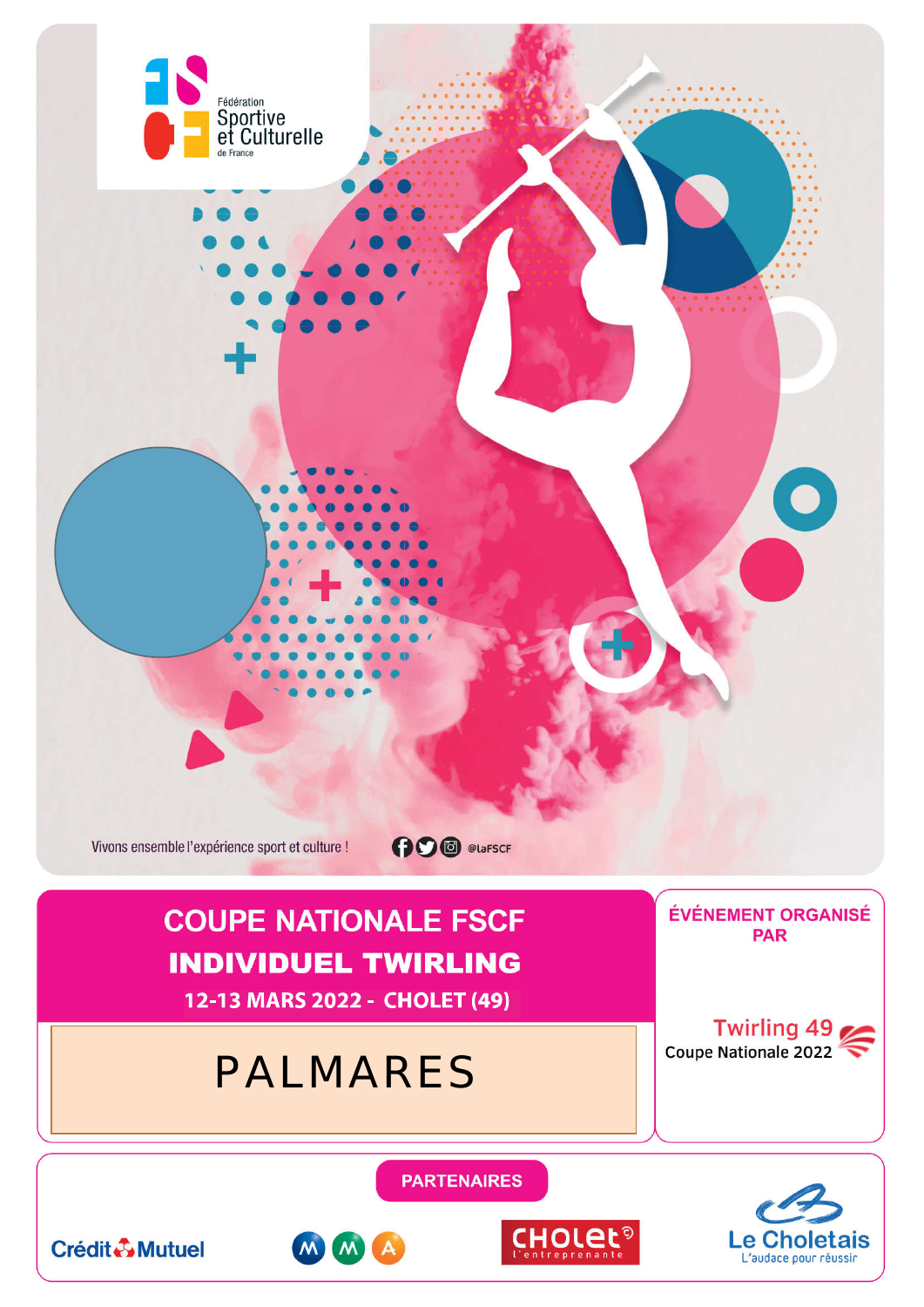

**Date : 12 et 13 Mars 2022**

Lieu : CHOLET

# **PALMARES**

| Class.        |                 |         |                                      |                         |    | Dep. Chutes Tech |       | <b>Art</b> | <b>Total</b> | <b>Selec</b> |
|---------------|-----------------|---------|--------------------------------------|-------------------------|----|------------------|-------|------------|--------------|--------------|
|               |                 |         | <b>POUSSIN PROMOTION (Féminin)</b>   |                         |    |                  |       |            |              |              |
|               | <b>MASSELOT</b> | Clara   | <b>L'ALOUETTE</b>                    | <b>CELLES SUR BELLE</b> | 79 | $\Omega$         | 7,575 | 6,675      | 14,25        |              |
| $\mathcal{L}$ | <b>SAGLAM</b>   | Lina    | <b>TWIRLING CLUB ESTELLE</b>         | <b>SAINT HERBLAIN</b>   | 44 | $\mathbf{0}$     | 7,475 | 6,675      | 14,15        |              |
| 3             | <b>DAVID</b>    | Fleur   | <b>LA FRATERNELLE DE VASL VASLES</b> |                         | 79 | $\overline{2}$   | 6,975 | 7,075      | 14,05        |              |
| 4             | <b>VERDIER</b>  | Sarah   | T.S. DE BOURGES AUXERR AUXERRE       |                         | 89 | $\theta$         | 7,450 | 6,500      | 13,95        |              |
| 5.            | LEBON           | Naomie  | TWIRLING SPORT CRECHOL LA CRECHE     |                         | 79 | $\theta$         | 7,500 | 6,175      | 13,68        |              |
| 6             | <b>BIDOUET</b>  | Leelou  | <b>TWIRLING MAREUILLAIS</b>          | <b>MAREUIL SUR LAY</b>  | 85 | $\overline{2}$   | 6.775 | 6,875      | 13,65        |              |
|               | <b>GUILLOT</b>  | Emeline | <b>TWIRLING CLUB DE TOUL</b>         | TOUL.                   | 54 |                  | 6,950 | 6,100      | 13,05        |              |
| 8             | <b>ONDET</b>    | Julia   | VINEUIL SPORT TWIRLING               | VINEUIL                 | 41 |                  | 6,725 | 6,000      | 12,72        |              |
| 8             | <b>BRIAND</b>   | Leila   | <b>SEP OUEDILLAC</b>                 | QUÉDILLAC               | 35 | $\Omega$         | 6,500 | 6,225      | 12,72        |              |
| 10            | <b>LOPES</b>    | Elza    | EVEIL TWIRLING MEZERIA               | MÉZÉRIAT                | 01 | 2                | 5,975 | 5,625      | 11,60        |              |
|               |                 |         |                                      |                         |    |                  |       |            |              |              |

### **POUSSIN PROMOTION (Masculin)**

|  | <b>PERROT</b> | ∍rsulın | TWIRLING DE L'AUXOIS | <b>SEMUR EN AUXOIS</b> |  |  | .700 | 7.000 | 1.70 |
|--|---------------|---------|----------------------|------------------------|--|--|------|-------|------|
|--|---------------|---------|----------------------|------------------------|--|--|------|-------|------|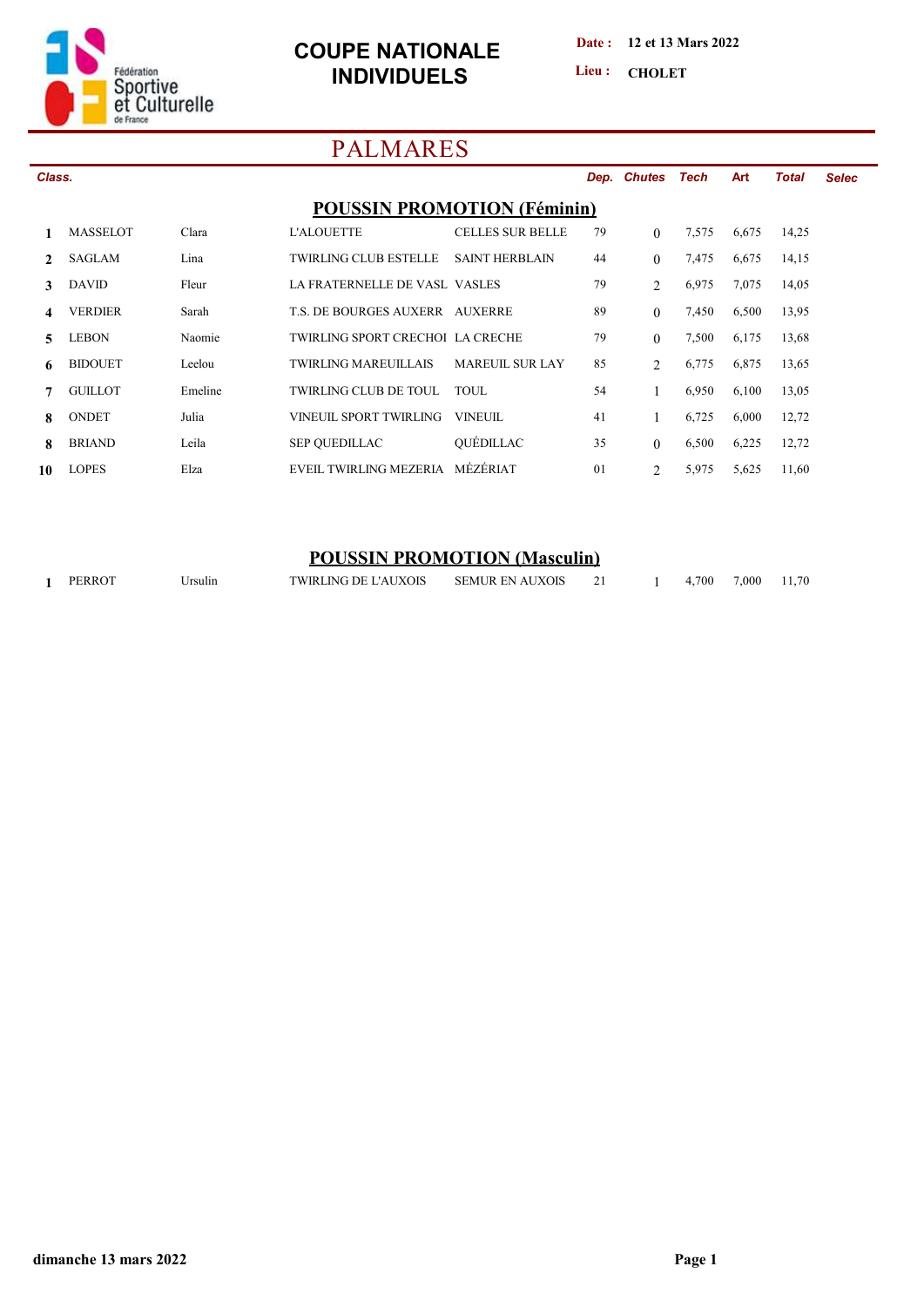

#### **Date : 12 et 13 Mars 2022**

Lieu : **CHOLET** 

# **PALMARES**

| Class.       |                      |          |                                           |                        |     | Dep. Chutes    | Tech  | Art   | <b>Total</b> | <b>Selec</b> |
|--------------|----------------------|----------|-------------------------------------------|------------------------|-----|----------------|-------|-------|--------------|--------------|
|              |                      |          | <b>BENJAMIN PROMOTION GRPA (Féminin)</b>  |                        |     |                |       |       |              |              |
| 1            | <b>AMOKRANE</b>      | Aya      | <b>TWIRLING MAREUILLAIS</b>               | <b>MAREUIL SUR LAY</b> | 85  | $\mathbf{0}$   | 9.050 | 7,900 | 16,95        |              |
| $\mathbf{2}$ | <b>TROADEC</b>       | Louise   | <b>TWIRLING CLUB FRESNAY</b>              | <b>FRESNAY EN RETZ</b> | 44  | $\overline{0}$ | 8,800 | 7,700 | 16,50        |              |
| 3            | <b>FRITSCH</b>       | Clara    | SAUTRON TWIRLING SPOR SAUTRON             |                        | 44  | $\mathbf{1}$   | 8,175 | 8,150 | 16,33        |              |
| 4            | <b>ROUSSEAU</b>      | Kelly    | TWIRLING CLUB FULGENT                     | <b>SAINT FULGENT</b>   | 85  | $\overline{0}$ | 8,225 | 7,850 | 16,08        |              |
| 5            | <b>ROLLAND</b>       | Anaïs    | <b>TWIRLING CLUB FRESNAY</b>              | FRESNAY EN RETZ        | 44  | $\overline{3}$ | 7,750 | 7,675 | 15,42        |              |
| 6            | <b>COLIN</b>         | Noéline  | <b>TWIRLING DANSE</b>                     | <b>FROSSAY</b>         | 44  | $\mathbf{1}$   | 8,100 | 7,000 | 15,10        |              |
| 7            | <b>PLAISIR</b>       | Léa      | E, Vie Danse Twirling                     | <b>JAUNAY MARIGNY</b>  | 86  | $\Omega$       | 8,350 | 6,650 | 15,00        |              |
| 7            | <b>SIMON-LAFON</b>   | Clara    | US VERN TWIRLING BATON VERN SUR SEICHE    |                        | 35  | 1              | 7,725 | 7,275 | 15,00        |              |
| 9            | <b>PANCOT</b>        | Anna     | <b>LES BLEUETS</b>                        | SAINT PIERRE D'EYRA    | -24 | $\overline{0}$ | 7,500 | 7,375 | 14,88        |              |
| 10           | <b>CHARNI-DUFFAY</b> | Emma     | TWIRLING CLUB LES HAUT CHÂTEAUNEUF SUR S  |                        | 49  | $\theta$       | 7,550 | 7,025 | 14,58        |              |
| 11           | <b>CHAUVIN</b>       | Lyna     | Le Twirling Bella Club                    | <b>OUISTREHAM</b>      | 14  | $\overline{0}$ | 7,200 | 7,350 | 14,55        |              |
| 12           | <b>RIEGERT</b>       | Louise   | <b>T.S. DE BOURGES AUXERR</b>             | <b>AUXERRE</b>         | 89  | $\overline{0}$ | 7,475 | 6,725 | 14,20        |              |
| 13           | <b>AUDELIN</b>       | Louane   | LE REVEIL PALUCCEEN                       | <b>PAULX</b>           | 44  | $\mathbf{1}$   | 6,625 | 7,275 | 13,90        |              |
| 14           | YOUNES-ROUSSE        | Neila    | P. A. C. TWIRLING                         | <b>POUZAUGES</b>       | 85  | $\Omega$       | 7,175 | 6,525 | 13,70        |              |
| 15           | <b>LUCCHESI</b>      | Lana     | <b>TWIRLING CLUB LES FAUV</b>             | <b>UCKANGE</b>         | 57  | $\overline{2}$ | 7,325 | 6,350 | 13,68        |              |
| 16           | <b>MOULIN</b>        | Juliette | P. A. C. TWIRLING                         | <b>POUZAUGES</b>       | 85  | 5              | 6,500 | 6,900 | 13,40        |              |
| 17           | <b>DE-OLIVEIRA</b>   | Margaux  | <b>TWIRLING DE L'AUXOIS</b>               | <b>SEMUR EN AUXOIS</b> | 21  | $\Omega$       | 7,100 | 5,650 | 12,75        |              |
| 18           | <b>COLIN</b>         | Capucine | <b>TWIRLING CLUB DE TOUL</b>              | TOUL.                  | 54  | $\mathbf{1}$   | 6,350 | 6,175 | 12,52        |              |
| 19           | <b>MENARD</b>        | Emelyn   | SAINT GERMAIN TWIRLING SAINT GERMAIN EN C |                        | 35  | $\overline{c}$ | 5,850 | 6,450 | 12,30        |              |
| 20           | <b>THOMAS</b>        | Marylou  | <b>CHOLET TWIRLING</b>                    | <b>CHOLET</b>          | 49  | 1              | 5,800 | 6,475 | 12,27        |              |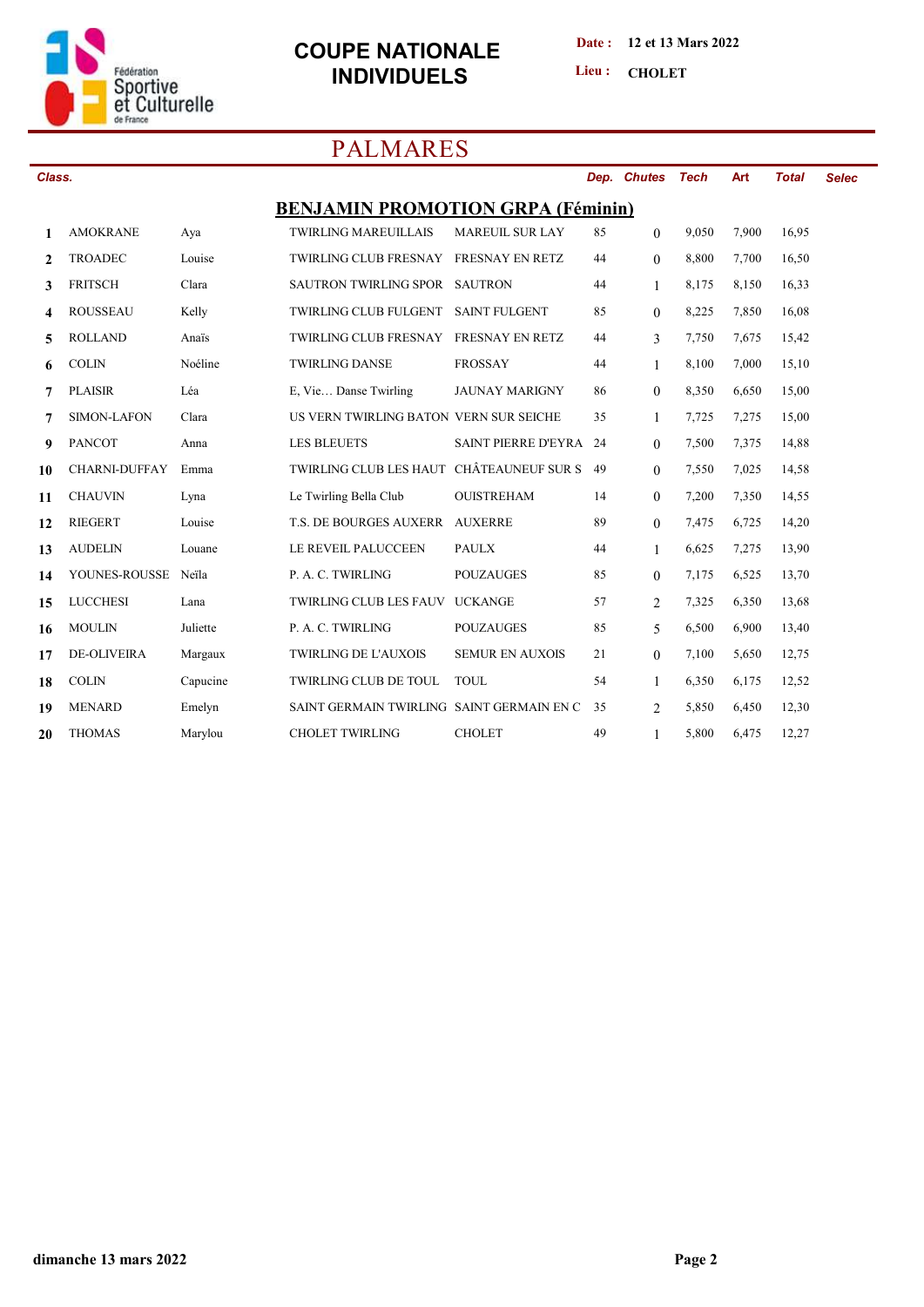

#### **Date : 12 et 13 Mars 2022**

Lieu : CHOLET

# **PALMARES**

| Class.       |                  |         |                                          |                         |    | Dep. Chutes    | <b>Tech</b> | Art   | <b>Total</b> | <b>Selec</b> |
|--------------|------------------|---------|------------------------------------------|-------------------------|----|----------------|-------------|-------|--------------|--------------|
|              |                  |         | <b>BENJAMIN PROMOTION GRPB (Féminin)</b> |                         |    |                |             |       |              |              |
| $\mathbf{1}$ | <b>CHAOUI</b>    | Acelya  | <b>TWIRLING CLUB AUMETZ</b>              | <b>AUMETZ</b>           | 57 | $\mathbf{1}$   | 8,200       | 7,975 | 16,17        |              |
| $\mathbf{2}$ | <b>GOMBERT</b>   | Alyssa  | PENTHIEVRE TWIRLING                      | <b>LAMBALLE</b>         | 22 | $\overline{2}$ | 8,150       | 7,975 | 16,12        |              |
| 3            | <b>FLEURY</b>    | Lola    | A. T. L.                                 | LEGÉ                    | 44 | $\mathbf{1}$   | 8,075       | 7,775 | 15,85        |              |
| 4            | <b>VUAILLAT</b>  | Mae     | U. S. O. TWIRLING                        | <b>OYONNAX</b>          | 01 | $\overline{0}$ | 8,025       | 7,750 | 15,78        |              |
| 5            | <b>SEILLER</b>   | Candice | P. A. C. TWIRLING                        | <b>POUZAUGES</b>        | 85 | $\mathbf{1}$   | 8,175       | 7,450 | 15,62        |              |
| 6            | <b>CAPRON</b>    | Claire  | <b>TWIRLING CLUB NIORTAIS</b>            | <b>NIORT</b>            | 79 | 3              | 7,700       | 7,700 | 15,40        |              |
| 7            | <b>BETARD</b>    | Calie   | TC MOUILLERON SAINT G                    | <b>MOUILLERON SAINT</b> | 85 | $\overline{0}$ | 7,700       | 7,600 | 15,30        |              |
| 8            | <b>TEXIER</b>    | Chloé   | <b>LES COLOMBINES</b>                    | <b>THIVIERS</b>         | 24 | $\mathbf{1}$   | 7,775       | 7,475 | 15,25        |              |
| 9            | <b>CAILLAUT</b>  | Lisa    | <b>TWIRLING CLUB MESLAY</b>              | <b>MESLAY DU MAINE</b>  | 53 | $\Omega$       | 8,075       | 7,100 | 15,18        |              |
| 10           | <b>MENANTEAU</b> | Maelys  | <b>TWIRLING MAREUILLAIS</b>              | <b>MAREUIL SUR LAY</b>  | 85 | $\mathbf{1}$   | 7,675       | 7,375 | 15,05        |              |
| 11           | <b>DELCLOY</b>   | Justine | <b>LES COCCINELLES</b>                   | <b>COULOGNE</b>         | 62 | $\overline{0}$ | 7,975       | 7,025 | 15,00        |              |
| 12           | <b>VETTICOZ</b>  | Enora   | <b>TWIRLING MAREUILLAIS</b>              | <b>MAREUIL SUR LAY</b>  | 85 | $\mathbf{1}$   | 7,775       | 7,150 | 14,92        |              |
| 13           | <b>ARSLAN</b>    | Elvin   | U.S.O. TWIRLING                          | <b>OYONNAX</b>          | 01 | $\overline{2}$ | 7,200       | 7,500 | 14,70        |              |
| 14           | <b>BERTINEAU</b> | Zoélie  | LA FRATERNELLE DE VASL VASLES            |                         | 79 | $\overline{2}$ | 7,250       | 7,350 | 14,60        |              |
| 15           | <b>BREILLAC</b>  | Olivia  | <b>LA VAILLANTE</b>                      | <b>VERTOU</b>           | 44 | $\mathbf{1}$   | 7,075       | 7,450 | 14,52        |              |
| 16           | <b>LENG</b>      | Aya     | <b>TWIRLING MOVE</b>                     | <b>ALENCON</b>          | 72 | $\mathbf{1}$   | 6,975       | 7,375 | 14,35        |              |
| 17           | <b>DENIAU</b>    | Mélodie | TWIRLING JOUE-LES-TOUR JOUE LES TOURS    |                         | 37 | 1              | 6,675       | 7,125 | 13,80        |              |
| 18           | <b>LABLONDE</b>  | Séléna  | E, Vie Danse Twirling                    | <b>JAUNAY MARIGNY</b>   | 86 | $\overline{2}$ | 5,900       | 7,200 | 13,10        |              |
| 19           | <b>RENAULT</b>   | Adèle   | OCM TWIRLING                             | MONTAUBAN DE BRE        | 35 | 3              | 5,475       | 7,125 | 12,60        |              |
| 20           | <b>DEGUIGNE</b>  | Elena   | EVEIL TWIRLING MEZERIA MÉZÉRIAT          |                         | 01 | 5              | 5,125       | 6,900 | 12,02        |              |

#### **BENJAMIN HONNEUR (Féminin)**

|   | 1 CLOTAIRE | Navah | TWIRLING SPORT CRECHOI LA CRECHE             |                     | 79 |          | 8.700       | 8.050 | 16.75 |
|---|------------|-------|----------------------------------------------|---------------------|----|----------|-------------|-------|-------|
|   | 2 RENAULT  | Enora | <b>OCEANE TWIRLING</b>                       | BEAUVOIR SUR MER 85 |    |          | 7.300 7.475 |       | 14.77 |
|   | 3 GUYON    | Lilly | EVEIL TWIRLING MEZERIA MÉZÉRIAT              |                     | 01 | $\Omega$ | 7.400 7.325 |       | 14.73 |
| 4 | DURAND     | Erin  | TWIRLING CLUB MACAIROI SAINT MACAIRE EN M 49 |                     |    |          | 6.800       | 6.725 | 13.52 |

#### **BENJAMIN EXCELLENCE (Féminin)**

|  | <b>BACHELLERIE</b> | Lea | <b>LES COLOMBINES</b> | THIVIERS |  |  | 6,050 | 5,925 | 11,98 |
|--|--------------------|-----|-----------------------|----------|--|--|-------|-------|-------|
|--|--------------------|-----|-----------------------|----------|--|--|-------|-------|-------|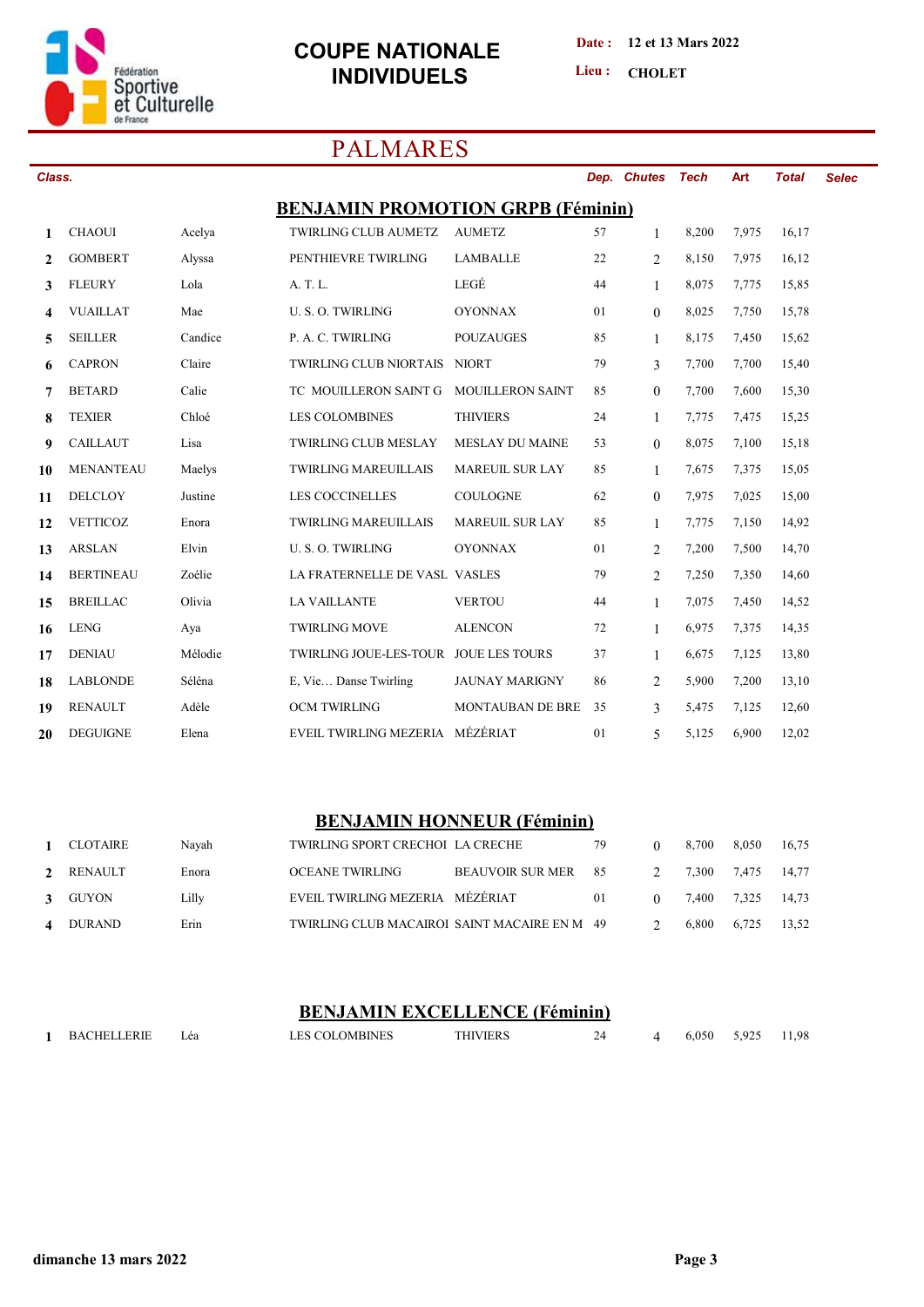

Class.

 $\mathbf{1}$ 

 $\overline{2}$ 

 $\overline{\mathbf{3}}$ 

 $\overline{\mathbf{4}}$ 

5

6

 $\overline{7}$ 

8

9

10

11

 $12$ 13

### **COUPE NATIONALE INDIVIDUELS**

Date: 12 et 13 Mars 2022

Lieu: CHOLET

## **PALMARES**

| s.               |          |                                        |                         | Dep. | <b>Chutes</b>  | Tech  | <b>Art</b> | <b>Total</b> | <b>Selec</b> |
|------------------|----------|----------------------------------------|-------------------------|------|----------------|-------|------------|--------------|--------------|
|                  |          | <b>MINIME PROMOTION GRPA (Féminin)</b> |                         |      |                |       |            |              |              |
| <b>BOURDIN</b>   | Maëlye   | <b>TWIRLING CLUB PEILLAC</b>           | <b>PEILLAC</b>          | 56   | $\theta$       | 8,425 | 7,700      | 16,12        |              |
| <b>VIOLET</b>    | Inès     | <b>TWIRLING CLUB NALLIERS NALLIERS</b> |                         | 85   |                | 7,775 | 7,775      | 15,55        |              |
| <b>DUPUY</b>     | Apolline | <b>LA VAILLANTE</b>                    | <b>VERTOU</b>           | 44   | $\theta$       | 8,025 | 7,400      | 15,42        |              |
| <b>OZBASI</b>    | Suna     | <b>U.S.O. TWIRLING</b>                 | <b>OYONNAX</b>          | 01   | $\overline{2}$ | 7,975 | 7,375      | 15,35        |              |
| LOUREIRO-RIVET   | Audrey   | <b>TWIRLING CLUB NALLIERS</b>          | <b>NALLIERS</b>         | 85   |                | 7,850 | 7,275      | 15,12        |              |
| <b>ALBERT</b>    | Léanna   | <b>L'ALOUETTE</b>                      | <b>CELLES SUR BELLE</b> | 79   | $\overline{2}$ | 7,225 | 7,800      | 15,02        |              |
| <b>CAMBONIE</b>  | Maëlys   | <b>TWIRLING SAINT ROCH</b>             | <b>SAINT GENIES</b>     | 24   |                | 7,300 | 7,275      | 14,58        |              |
| <b>BOISSINOT</b> | Ameline  | <b>TWIRLING CLUB</b>                   | LE PUISET DORÉ          | 49   |                | 7,675 | 6,700      | 14,38        |              |
| <b>LASSON</b>    | Elsa     | <b>TWIRLING BATON</b>                  | GÉTIGNÉ                 | 44   | $\theta$       | 7,400 | 6,950      | 14,35        |              |
| <b>POHER</b>     | Léa      | <b>TWIRLING CLUB PEILLAC</b>           | <b>PEILLAC</b>          | 56   | 3              | 6,800 | 7,075      | 13,88        |              |
| <b>BARTOLO</b>   | Rosy     | K DANCE TWIRLING                       | <b>VARANGEVILLE</b>     | 54   | $\overline{2}$ | 6,800 | 6,900      | 13,70        |              |
| <b>MAMICHEL</b>  | Lizéa    | K DANCE TWIRLING                       | <b>VARANGEVILLE</b>     | 54   | 4              | 6,250 | 6,850      | 13,10        |              |
| PAU              | Estelle  | <b>TWIRLING SAINT ROCH</b>             | <b>SAINT GENIES</b>     | 24   | $\overline{2}$ | 6,400 | 6,550      | 12,95        |              |

#### **MINIME PROMOTION GRPB (Féminin)**

|              | <b>AVICE</b>         | Calista   | TWIRLING DOLLON SEMUR DOLLON SEMUR        |                    | 72 | $\theta$       | 8,225 | 6,875 | 15,10 |
|--------------|----------------------|-----------|-------------------------------------------|--------------------|----|----------------|-------|-------|-------|
| $\mathbf{2}$ | <b>BIGOURIE</b>      | Kiara     | TWIRLING SPORT DE NOYO NOYON              |                    | 60 |                | 7,700 | 7,125 | 14,82 |
| 3            | <b>ROUANET</b>       | Méline    | SAINT GERMAIN TWIRLING SAINT GERMAIN EN C |                    | 35 | 1              | 7,800 | 6,375 | 14,18 |
| 3            | AUGE-DE-FLEURY Lucie |           | LE REVEIL PALUCCEEN                       | <b>PAULX</b>       | 44 | $\Omega$       | 7,375 | 6,800 | 14,18 |
| 5            | <b>MILASSEAU</b>     | Charlotte | <b>LA FRATERNELLE DE VASL VASLES</b>      |                    | 79 | 3              | 7,200 | 6,550 | 13,75 |
| 6            | <b>CORREIA</b>       | Lisa      | TWIRLING CLUB LES HAUT CHÂTEAUNEUF SUR S  |                    | 49 | 2              | 6,700 | 7,000 | 13,70 |
| 7            | <b>MAGNY</b>         | Ines      | <b>STIREN</b>                             | <b>LANGUIDIC</b>   | 56 | $\overline{4}$ | 7,000 | 6,575 | 13,58 |
| 8            | <b>POULIN</b>        | Louane    | <b>TWIRLING SPORT GERMIN</b>              | SAINT GERMAIN DU P | 18 |                | 6,725 | 6,150 | 12,88 |
| 8            | <b>DECOUCHES</b>     | Nina      | U. S. O. TWIRLING                         | <b>OYONNAX</b>     | 01 | 3              | 6,500 | 6,375 | 12,88 |
| 10           | <b>LANGLOIS</b>      | Sidonie   | Le Twirling Bella Club                    | <b>OUISTREHAM</b>  | 14 | $\Omega$       | 6,875 | 5,850 | 12,72 |
| 11           | <b>HIVART</b>        | Célia     | 1001 TEMPS' DANSE                         | <b>COQUELLES</b>   | 62 | 3              | 6,600 | 6,100 | 12,70 |
| 12           | <b>LABOUILLE</b>     | Anaïs     | <b>OTHIS TWIRL</b>                        | <b>OTHIS</b>       | 77 | $\overline{4}$ | 5,975 | 5,975 | 11,95 |
| 13           | PARNALLAND           | Clara     | U.S.O. TWIRLING                           | <b>OYONNAX</b>     | 01 |                | 5,600 | 5,975 | 11,58 |

#### **MINIME PROMOTION (Masculin)**

| 1 GRANDGIRARD | Estebann | TWIRLING CLUB DE TOUL TOUL              | -54 |          | 8.225 7.900 16.12   |  |
|---------------|----------|-----------------------------------------|-----|----------|---------------------|--|
| 2 LECERF      | Mathys   | ASS. DE LA FONTAINE COU FALAISE         | 14  | $\Omega$ | 7.800 7.550 15.35   |  |
| 3 SAUVAGET    | Ilan     | TWIRLING MAREUILLAIS MAREUIL SUR LAY 85 |     |          | 2 7.025 7.650 14.68 |  |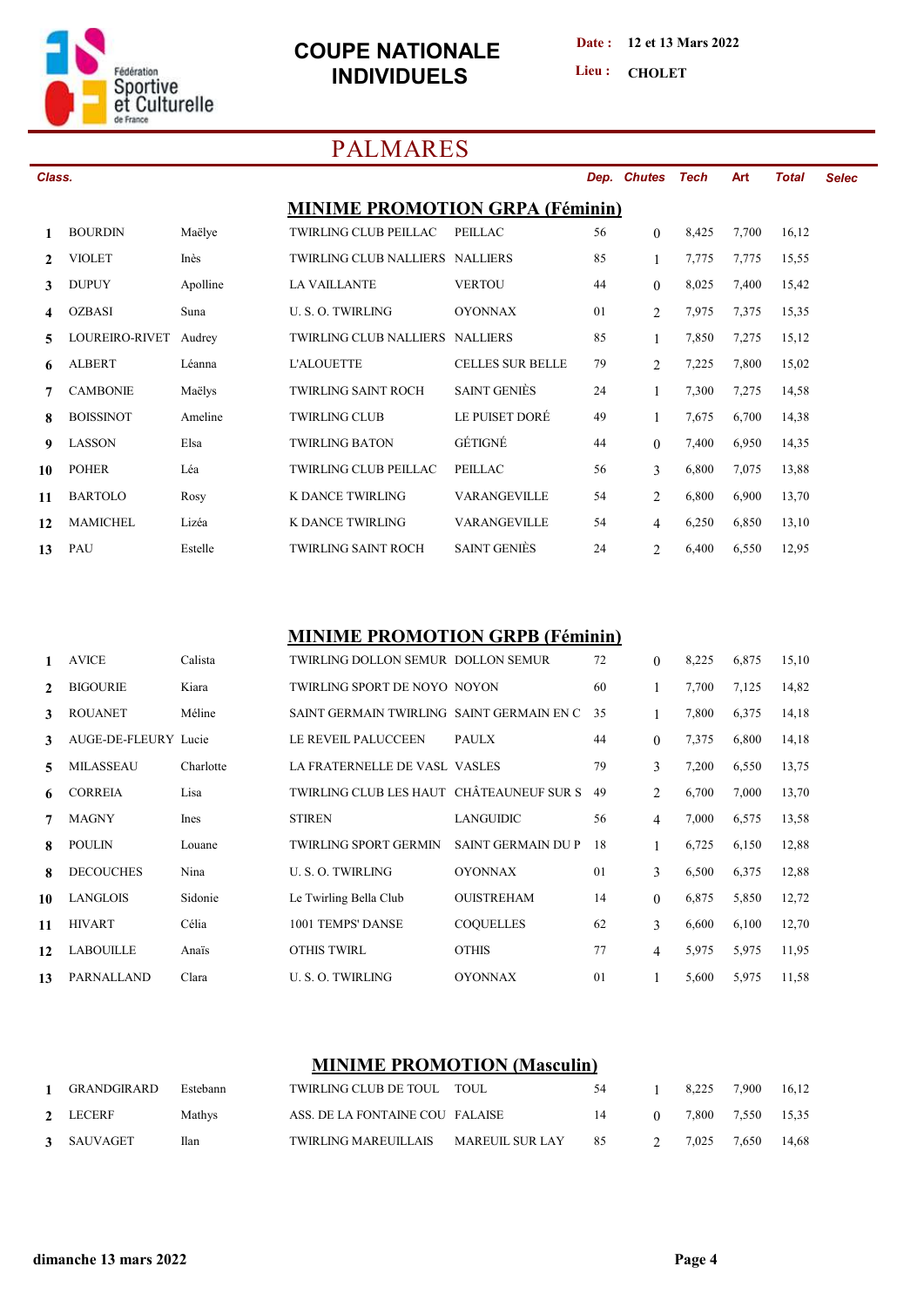

#### Date: 12 et 13 Mars 2022

Lieu: CHOLET

# **PALMARES**

| Class. |                     |         |                                          |                                 |    | Dep. Chutes    | Tech  | Art   | <b>Total</b> | <b>Selec</b> |
|--------|---------------------|---------|------------------------------------------|---------------------------------|----|----------------|-------|-------|--------------|--------------|
|        |                     |         |                                          | <b>MINIME HONNEUR (Féminin)</b> |    |                |       |       |              |              |
| 1      | <b>MABIT</b>        | Éloise  | SAUTRON TWIRLING SPOR SAUTRON            |                                 | 44 | $\mathbf{0}$   | 8,500 | 7,600 | 16,10        |              |
| 2      | <b>BLOCKLET</b>     | Maeva   | TWIRL DANCE CLUB DE M                    | MARCK                           | 62 | $\mathbf{1}$   | 8,350 | 7,650 | 16,00        |              |
| 3      | <b>LEGER</b>        | Lisa    | <b>LES BLEUETS</b>                       | SAINT PIERRE D'EYRA 24          |    | $\theta$       | 8,325 | 7,350 | 15,68        |              |
| 4      | <b>LEBON</b>        | Rachel  | TWIRLING SPORT CRECHOI LA CRECHE         |                                 | 79 | 3              | 7,600 | 7,800 | 15,40        |              |
| 5      | <b>FOCQUEUR</b>     | Zoé     | 1001 TEMPS' DANSE                        | <b>COQUELLES</b>                | 62 | $\mathbf{1}$   | 7,975 | 7,325 | 15,30        |              |
| 6      | <b>CLEMENT</b>      | Nessa   | <b>TWIRLING CLUB MESLAY</b>              | <b>MESLAY DU MAINE</b>          | 53 | $\mathbf{0}$   | 8,200 | 7,050 | 15,25        |              |
| 7      | <b>BOUCHET</b>      | Lesly   | TWIRLING CLUB NALLIERS NALLIERS          |                                 | 85 | $\mathbf{0}$   | 8,275 | 6,925 | 15,20        |              |
| 8      | <b>FORTIN</b>       | Phybie  | LE REVEIL PALUCCEEN                      | <b>PAULX</b>                    | 44 | $\mathbf{0}$   | 7,375 | 7,775 | 15,15        |              |
| 9      | PIDOU               | Garance | TWIRL DANCE CLUB DE M                    | MARCK                           | 62 | $\mathbf{0}$   | 8,525 | 6,550 | 15,08        |              |
| 10     | <b>LETOURNEUR</b>   | Janice  | <b>LES COLOMBINES</b>                    | <b>THIVIERS</b>                 | 24 | $\mathbf{1}$   | 8,050 | 6,775 | 14,82        |              |
| 11     | <b>CAUWELS</b>      | Lyson   | E, Vie Danse Twirling                    | <b>JAUNAY MARIGNY</b>           | 86 | 2              | 7,800 | 6,900 | 14,70        |              |
| 12     | <b>JOUANNEAU</b>    | Louna   | TWIRLING CLUB SABOLIEN SABLÉ SUR SARTHE  |                                 | 72 | 2              | 7,500 | 7,175 | 14,68        |              |
| 13     | <b>MINET</b>        | Laïna   | 1001 TEMPS' DANSE                        | <b>COQUELLES</b>                | 62 | $\mathbf{1}$   | 7,725 | 6,875 | 14,60        |              |
| 14     | LEBEAU              | Elsa    | E, Vie Danse Twirling                    | <b>JAUNAY MARIGNY</b>           | 86 | 2              | 7,800 | 6,750 | 14,55        |              |
| 14     | <b>OLIVEIRA</b>     | Flora   | VINEUIL SPORT TWIRLING VINEUIL           |                                 | 41 | 2              | 7,775 | 6,775 | 14,55        |              |
| 16     | <b>HEBRAS</b>       | Chloé   | LES TWIRLERS DE LA GART MONTMORILLON     |                                 | 86 | 3              | 7,000 | 7,400 | 14,40        |              |
| 17     | <b>FERREIRA</b>     | Anouk   | TWIRLING SPORT REMYNO REMY               |                                 | 60 | $\mathbf{0}$   | 7,800 | 6,500 | 14,30        |              |
| 18     | <b>BRELAY</b>       | Julie   | P. A. C. TWIRLING                        | <b>POUZAUGES</b>                | 85 | 1              | 7,550 | 6,700 | 14,25        |              |
| 19     | <b>ROBIEZ</b>       | Jade    | 1001 TEMPS' DANSE                        | <b>COQUELLES</b>                | 62 | 2              | 7,350 | 6,825 | 14,18        |              |
| 20     | <b>ROUXEL</b>       | Maelie  | <b>TWIRL'EMOTION</b>                     | <b>CHAMPIGNY EN ROC</b>         | 86 | $\mathbf{1}$   | 7,350 | 6,800 | 14,15        |              |
| 21     | LE-GALL             | Clara   | SAUTRON TWIRLING SPOR SAUTRON            |                                 | 44 | $\overline{4}$ | 6,925 | 7,050 | 13,98        |              |
| 21     | <b>BOULAY</b>       | Melyne  | TWIRLING CLUB SABOLIEN SABLÉ SUR SARTHE  |                                 | 72 | 1              | 6,900 | 7,075 | 13,98        |              |
| 23     | <b>PIERENS</b>      | Erin    | TWIRL DANCE CLUB DE M MARCK              |                                 | 62 | 2              | 7,700 | 6,250 | 13,95        |              |
| 24     | <b>BOLTEAU</b>      | Anais   | LES TWIRLERS DE LA GART MONTMORILLON     |                                 | 86 | 1              | 7,475 | 6,400 | 13,88        |              |
| 25     | <b>DEHAENE</b>      | Hélia   | <b>TWIRLING CLUB</b>                     | LE PUISET DORÉ                  | 49 | $\overline{c}$ | 7,475 | 6,300 | 13,77        |              |
| 26     | <b>BERTINEAU</b>    | Elfie   | LA FRATERNELLE DE VASL VASLES            |                                 | 79 | $\overline{4}$ | 6,975 | 6,775 | 13,75        |              |
| 27     | <b>DESTAINVILLE</b> | Emmy    | TWIRLING CLUB LES HAUT CHÂTEAUNEUF SUR S |                                 | 49 | 2              | 6,775 | 6,675 | 13,45        |              |
| 28     | <b>MATTE</b>        | Emeline | TWIRLING CLUB DE TOUL                    | <b>TOUL</b>                     | 54 | $\mathbf{1}$   | 7,125 | 6,150 | 13,28        |              |
| 29     | <b>LOUVEAU</b>      | Marion  | <b>SEP OUEDILLAC</b>                     | QUÉDILLAC                       | 35 | $\overline{4}$ | 6,000 | 6,975 | 12,98        |              |
| 30     | <b>FIALKOWSKI</b>   | Cylia   | TWIRLING SPORT REMYNO REMY               |                                 | 60 | 2              | 6,475 | 6,225 | 12,70        |              |
| 31     | <b>BAUDESSON</b>    | Manon   | <b>LES COLOMBINES</b>                    | <b>THIVIERS</b>                 | 24 | 3              | 6,100 | 6,200 | 12,30        |              |
| 32     | <b>BERRIER</b>      | Lily    | TWIRL DANCE CLUB DE M                    | MARCK                           | 62 | 2              | 5,825 | 6,100 | 11,92        |              |
| 33     | <b>JOUSSEAUME</b>   | Alysée  | <b>TWIRLING CLUB PEILLAC</b>             | PEILLAC                         | 56 | 6              | 5,575 | 5,925 | 11,50        |              |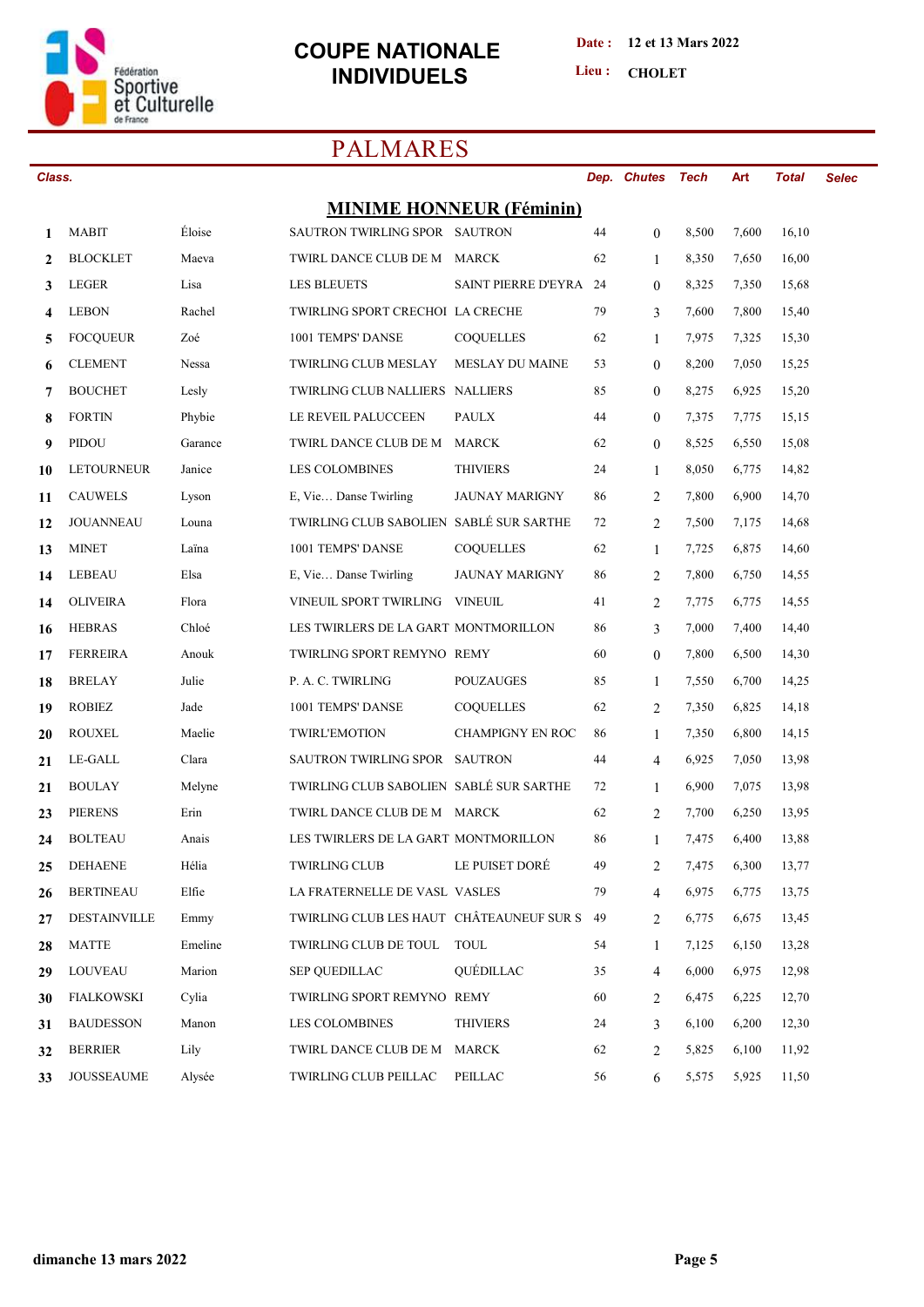

**Date : 12 et 13 Mars 2022**

Lieu : CHOLET

# **PALMARES**

|          | Class.                         |                  |                                                              |                                  |          | Dep. Chutes         | Tech           | Art            | <b>Total</b>   | <b>Selec</b> |
|----------|--------------------------------|------------------|--------------------------------------------------------------|----------------------------------|----------|---------------------|----------------|----------------|----------------|--------------|
|          |                                |                  |                                                              | <b>MINIME HONNEUR (Masculin)</b> |          |                     |                |                |                |              |
| 1        | BARITAUD-PELISS Adrien         |                  | <b>LES COLOMBINES</b>                                        | <b>THIVIERS</b>                  | 24       | $\theta$            | 6,950          | 6,800          | 13,75          |              |
|          |                                |                  |                                                              |                                  |          |                     |                |                |                |              |
|          |                                |                  |                                                              |                                  |          |                     |                |                |                |              |
|          |                                |                  | <b>MINIME EXCELLENCE (Féminin)</b>                           |                                  |          |                     |                |                |                |              |
| 1        | <b>BOIVIN</b>                  | Chloe            | TWIRLING CLUB SABOLIEN SABLÉ SUR SARTHE                      |                                  | 72       | 6                   | 4,400          | 5,825          | 10,23          |              |
|          |                                |                  |                                                              |                                  |          |                     |                |                |                |              |
|          |                                |                  |                                                              |                                  |          |                     |                |                |                |              |
|          |                                |                  |                                                              |                                  |          |                     |                |                |                |              |
| 1        | <b>GUYON</b>                   | Léa              | <b>CADET PROMOTION GRPA (Féminin)</b><br><b>OCM TWIRLING</b> | MONTAUBAN DE BRE                 | 35       | $\mathbf{1}$        | 8,250          | 6,500          | 14,75          |              |
| 2        | <b>MACKEREEL</b>               | Noémie           | TWIRL DANCE CLUB DE M                                        | <b>MARCK</b>                     | 62       | $\overline{0}$      | 7,775          | 6,600          | 14,38          |              |
| 3        | <b>SEYS</b>                    | Océane           | TWIRL DANCE CLUB DE M                                        | MARCK                            | 62       | $\mathbf{1}$        | 7,500          | 6,850          | 14,35          |              |
|          | LA-GANGA                       | Lucie            | <b>LES BLEUETS</b>                                           | SAINT PIERRE D'EYRA 24           |          | $\mathbf{0}$        | 8,025          | 6,300          | 14,32          |              |
| 4        | FERREIRA-MENDE Cassandra       |                  | <b>OTHIS TWIRL</b>                                           | <b>OTHIS</b>                     | 77       | 1                   | 7,850          | 6,475          | 14,32          |              |
| 6        | <b>RINGOT</b>                  | Chloé            | 1001 TEMPS' DANSE                                            | COQUELLES                        | 62       | $\theta$            | 7,775          | 6,500          | 14,28          |              |
| 7        | <b>BRUZAC</b>                  | Clara            | <b>STIREN</b>                                                | LANGUIDIC                        | 56       | 2                   | 7,700          | 6,475          | 14,18          |              |
| 7        | <b>MENARD</b>                  | Eloiz            | SAINT GERMAIN TWIRLING SAINT GERMAIN EN C                    |                                  | 35       | $\theta$            | 7,575          | 6,600          | 14,18          |              |
| 9        | <b>SIMON</b>                   | Anouk            | <b>L'ALOUETTE</b>                                            | <b>CELLES SUR BELLE</b>          | 79       | $\overline{4}$      | 7,100          | 6,925          | 14,02          |              |
| 10       | <b>FAVRIOUX</b>                | Zoé              | TWIRLING CLUB NIORTAIS NIORT                                 |                                  | 79       | $\mathbf{1}$        | 7,300          | 6,700          | 14,00          |              |
| 11       | <b>BOUCHET</b>                 | Nina             | VINEUIL SPORT TWIRLING                                       | <b>VINEUIL</b>                   | 41       | 3                   | 7,400          | 6,475          | 13,88          |              |
|          | <b>ROLLAND</b>                 | Maëlle           | TWIRLING CLUB FRESNAY FRESNAY EN RETZ                        |                                  | 44       | 3                   | 7,025          | 6,750          | 13,78          |              |
| 12       | <b>JEGOU</b>                   | Loisa            | <b>JSC TWIRLING</b>                                          | <b>COULAINES</b>                 | 72       | 2                   | 6,950          | 6,600          | 13,55          |              |
| 13<br>14 | <b>HUBERT</b>                  | Callista         | <b>TWIRLING CLUB AUMETZ</b>                                  | <b>AUMETZ</b>                    | 57       | 2                   | 6,875          | 6,425          | 13,30          |              |
| 15       | <b>FOUSSEREAU</b>              | Sarah            | VINEUIL SPORT TWIRLING                                       | VINEUIL                          | 41       | 2                   | 7,175          | 5,925          | 13,10          |              |
|          | <b>GAILLOT</b>                 | Océane           | TWIRLING CLUB ECROUVE ECROUVES                               |                                  | 54       | $\overline{2}$      | 6,900          | 5,925          | 12,82          |              |
| 16       | <b>DEQUE</b>                   | Léane            | PENTHIEVRE TWIRLING                                          | LAMBALLE                         | 22       |                     | 6,575          | 6,025          | 12,60          |              |
| 17       | <b>FORET</b>                   | Alice            | TWIRLING CLUB SABOLIEN SABLÉ SUR SARTHE                      |                                  | 72       | 3                   | 5,975          |                |                |              |
| 18       |                                | Charlotte        |                                                              | <b>VERTOU</b>                    |          | 3                   | 5,900          | 6,225          | 12,20          |              |
| 19       | <b>FAURANT</b><br><b>GUEDE</b> |                  | LA VAILLANTE<br>LA FRATERNELLE DE VASL VASLES                |                                  | 44       | 3                   |                | 6,200          | 12,10          |              |
| 20<br>21 | <b>LERAY</b>                   | Hellyn<br>Louann | T.C. FAY DE BRETAGNE                                         | <b>FAY DE BRETAGNE</b>           | 79<br>44 | $\overline{4}$<br>4 | 5,925<br>4,000 | 6,125<br>6,100 | 12,05<br>10,10 |              |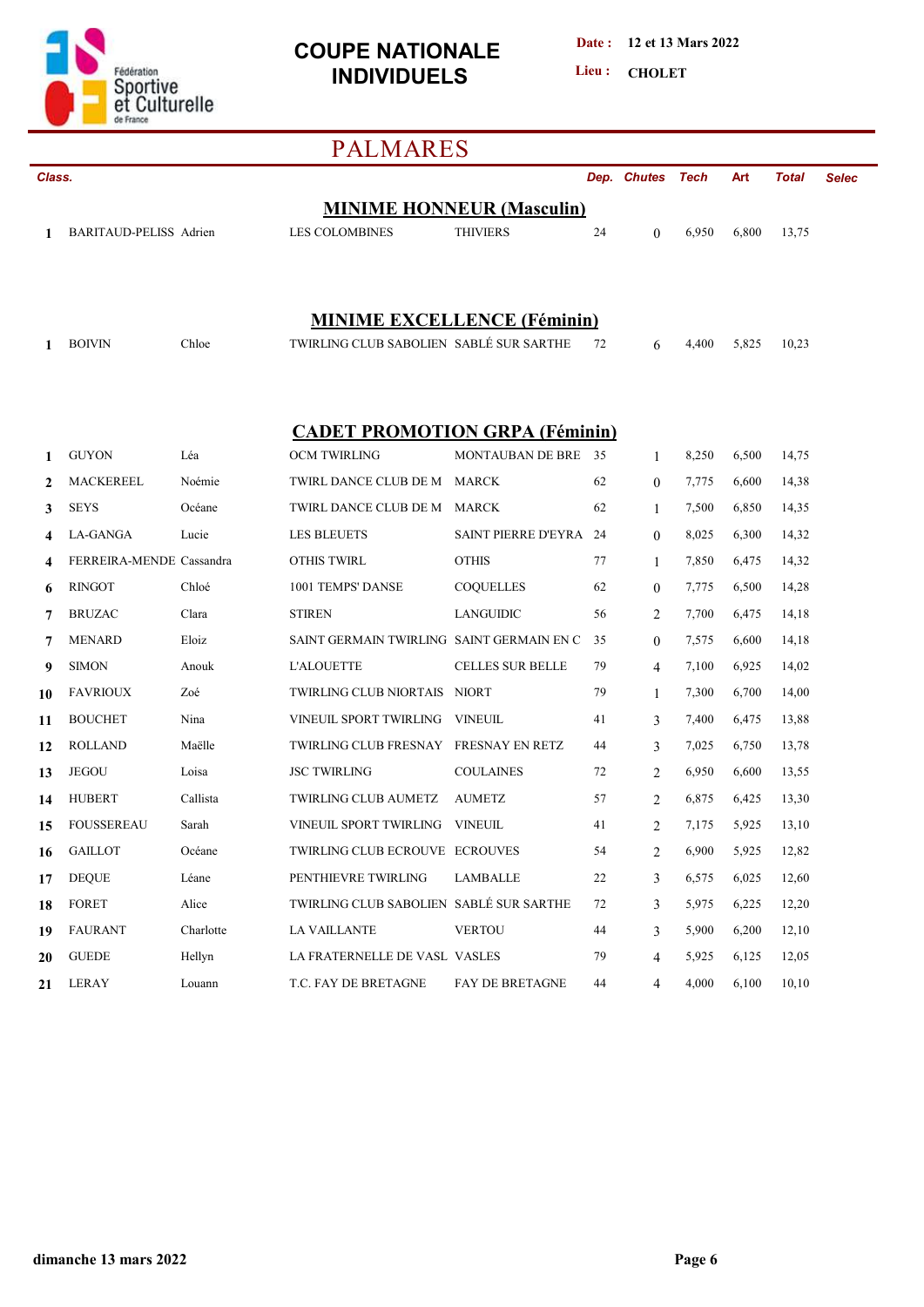

#### **Date : 12 et 13 Mars 2022**

Lieu : CHOLET

# **PALMARES**

| Class.       |                          |           |                                         |                          |    | Dep. Chutes    | Tech  | Art   | <b>Total</b> | <b>Selec</b> |
|--------------|--------------------------|-----------|-----------------------------------------|--------------------------|----|----------------|-------|-------|--------------|--------------|
|              |                          |           | <b>CADET PROMOTION GRPB (Féminin)</b>   |                          |    |                |       |       |              |              |
| 1            | <b>LAFONT</b>            | Charlotte | <b>LES BLEUETS</b>                      | SAINT PIERRE D'EYRA 24   |    | $\mathbf{0}$   | 8,400 | 7,275 | 15,68        |              |
| $\mathbf{2}$ | <b>LASSERRE</b>          | Medea     | <b>LES BLEUETS</b>                      | SAINT PIERRE D'EYRA 24   |    | $\theta$       | 8,425 | 7,000 | 15,42        |              |
| 3            | <b>LEFORT</b>            | Mélissa   | <b>TWIRLING CLUB</b>                    | <b>NANTEUIL LE HAUDO</b> | 60 | $\theta$       | 8,500 | 6,700 | 15,20        |              |
| 4            | <b>BERTINEAU</b>         | Louna     | LA FRATERNELLE DE VASL VASLES           |                          | 79 | 2              | 7,875 | 7,000 | 14,88        |              |
| 5            | <b>MAISONNEUVE</b>       | Talia     | TWIRLING ÉLAN DE GORGE GORGES           |                          | 44 | $\overline{0}$ | 7,375 | 7,375 | 14,75        |              |
| 6            | <b>PETIT</b>             | Margaux   | TWIRLING CLUB ECROUVE ECROUVES          |                          | 54 | $\mathbf{1}$   | 7,825 | 6,800 | 14,62        |              |
| 7            | <b>FORT</b>              | Naelle    | <b>TWIRLING MAREUILLAIS</b>             | <b>MAREUIL SUR LAY</b>   | 85 | $\mathbf{1}$   | 7,700 | 6,875 | 14,58        |              |
| 8            | <b>BORIE</b>             | Léa       | <b>TWIRLING CLUB</b>                    | <b>NANTEUIL LE HAUDO</b> | 60 | 1              | 7,575 | 6,500 | 14,08        |              |
| 9            | LEFEVBRE-ANTOI Kimberley |           | <b>TWIRLING CLUB AUMETZ</b>             | <b>AUMETZ</b>            | 57 | $\mathbf{1}$   | 7,400 | 6,375 | 13,78        |              |
| 10           | <b>BOURCIER</b>          | Aubane    | TWIRLING CLUB FULGENT                   | <b>SAINT FULGENT</b>     | 85 | $\mathbf{1}$   | 7,300 | 6,450 | 13,75        |              |
| 11           | <b>GIRARD</b>            | Amandine  | <b>TWIRLING CLUB FULGENT</b>            | <b>SAINT FULGENT</b>     | 85 | 2              | 7,175 | 6,250 | 13,42        |              |
| 12           | <b>PINEAU</b>            | Léa       | <b>CHOLET TWIRLING</b>                  | <b>CHOLET</b>            | 49 | $\mathbf{1}$   | 7,075 | 6,300 | 13,38        |              |
| 13           | <b>SEYS</b>              | Eloane    | TWIRL DANCE CLUB DE M                   | <b>MARCK</b>             | 62 | $\theta$       | 7,475 | 5,875 | 13,35        |              |
| 14           | <b>DORION</b>            | Noémie    | TWIRLING BATON SAINT A SAINT AMOUR      |                          | 39 | $\theta$       | 7,225 | 5,900 | 13,12        |              |
| 15           | <b>NIEL</b>              | Lylwenn   | US VERN TWIRLING BATON VERN SUR SEICHE  |                          | 35 | $\overline{2}$ | 7,025 | 6,075 | 13,10        |              |
| 16           | <b>FOUSSEREAU</b>        | Jeanne    | VINEUIL SPORT TWIRLING                  | <b>VINEUIL</b>           | 41 | 5              | 6,550 | 6,225 | 12,77        |              |
| 17           | <b>CHARBONNIER</b>       | Léa       | <b>TWIRLING MOVE</b>                    | <b>ALENCON</b>           | 72 | 1              | 6,050 | 6,050 | 12,10        |              |
| 18           | <b>PELLETAN</b>          | Solène    | LA ROCHE SUR YON TWIRL LA ROCHE SUR YON |                          | 85 | $\overline{3}$ | 5,775 | 6,075 | 11,85        |              |
| 19           | <b>WESSE</b>             | Ylléane   | 1001 TEMPS' DANSE                       | <b>COQUELLES</b>         | 62 | 5              | 3,950 | 6,600 | 10,55        |              |
| 20           | <b>MENARD</b>            | Chloé     | TWIRL SPORTIF MONTLUEL MONTLUEL         |                          | 01 | 4              | 4,925 | 5,300 | 10,22        |              |

## **CADET PROMOTION (Masculin)**

| ROUSEAU | $\mathsf{Lennv}$ | TWIRLING CLUB FULGENT SAINT FULGENT |  | 8,150 7,475 15,62 |  |
|---------|------------------|-------------------------------------|--|-------------------|--|
|         |                  |                                     |  |                   |  |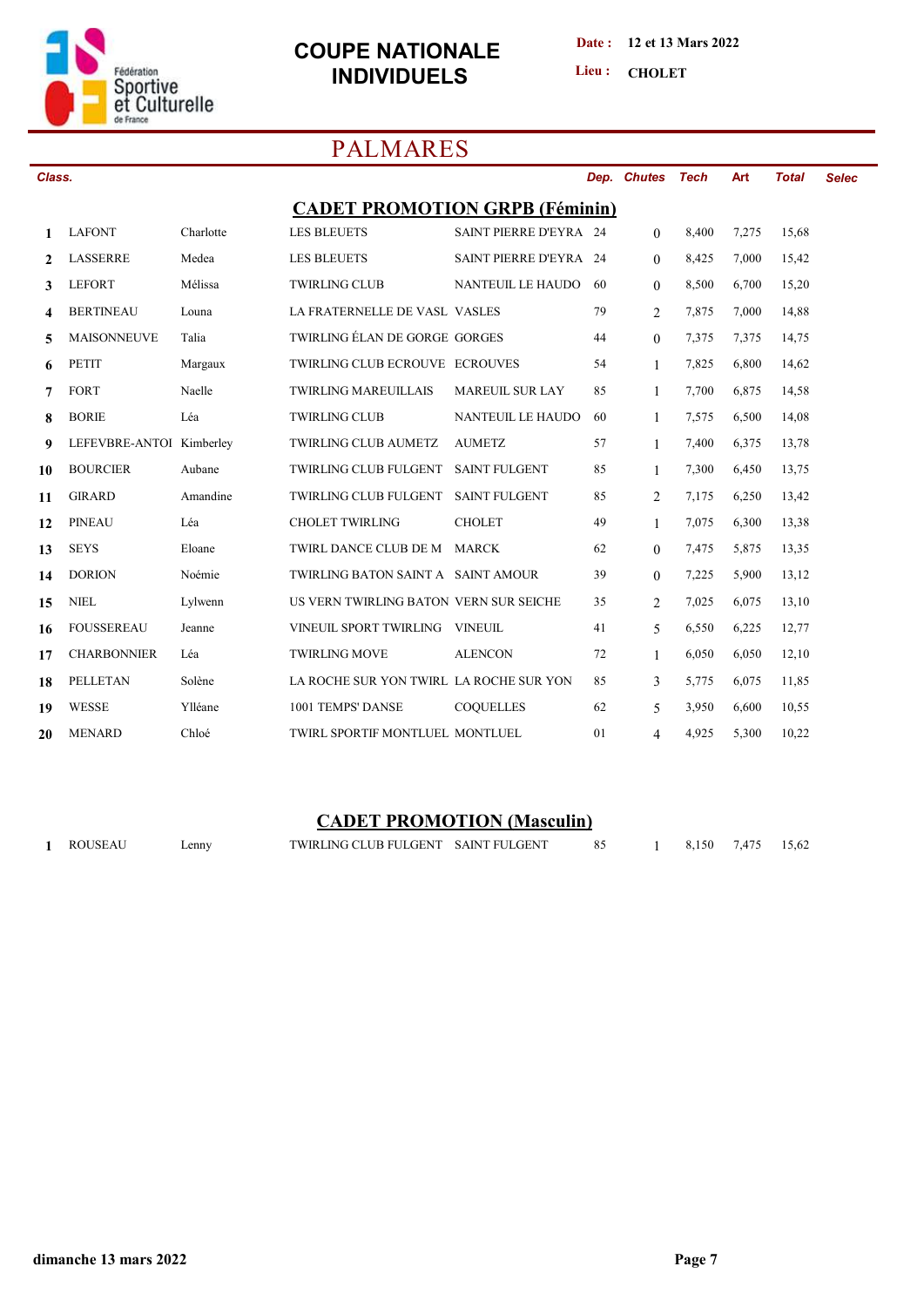

#### **Date : 12 et 13 Mars 2022**

Lieu : CHOLET

# **PALMARES**

| Class.       |                      |           |                                         |                                |    | Dep. Chutes    | <b>Tech</b> | Art   | <b>Total</b> | <b>Selec</b> |
|--------------|----------------------|-----------|-----------------------------------------|--------------------------------|----|----------------|-------------|-------|--------------|--------------|
|              |                      |           |                                         | <b>CADET HONNEUR (Féminin)</b> |    |                |             |       |              |              |
| 1            | <b>GRONDIN</b>       | Karen     | <b>TWIRLING CLUB</b>                    | <b>NANTEUIL LE HAUDO</b>       | 60 | $\mathbf{1}$   | 7,900       | 6,975 | 14,88        |              |
| $\mathbf{2}$ | <b>MACHU</b>         | Margot    | A. T. L.                                | LEGÉ                           | 44 | $\mathbf{1}$   | 7,675       | 7,125 | 14,80        |              |
| 3            | <b>POWICKI</b>       | Eloane    | TWIRLING CLUB SABOLIEN SABLÉ SUR SARTHE |                                | 72 | $\overline{2}$ | 7,700       | 6,975 | 14,68        |              |
| 4            | <b>BROCHARD</b>      | Lucy      | LE REVEIL PALUCCEEN                     | <b>PAULX</b>                   | 44 | $\mathbf{1}$   | 7,000       | 7,450 | 14,45        |              |
| 5            | <b>LEMASSON</b>      | Charlotte | <b>LA VAILLANTE</b>                     | <b>VERTOU</b>                  | 44 | $\mathbf{1}$   | 7,150       | 7,275 | 14,42        |              |
| 6            | LANGLAIS             | Agathe    | <b>TWIRLING CLUB MESLAY</b>             | <b>MESLAY DU MAINE</b>         | 53 | $\mathbf{1}$   | 7,500       | 6,700 | 14,20        |              |
| 7            | <b>WILLIAME</b>      | Louna     | <b>JSC TWIRLING</b>                     | <b>COULAINES</b>               | 72 | $\mathbf{1}$   | 7,000       | 7,075 | 14,08        |              |
| 8            | <b>NOUELLE</b>       | Laurine   | <b>TWIRLING SAINT ROCH</b>              | <b>SAINT GENIES</b>            | 24 | $\mathbf{1}$   | 7,450       | 6,550 | 14,00        |              |
| 9            | <b>SEZILLE</b>       | Liloo     | TWIRLING SPORT DE NOYO NOYON            |                                | 60 | $\overline{2}$ | 7,000       | 6,800 | 13,80        |              |
| 10           | <b>MELLERIN</b>      | Thais     | <b>TWIRLING DANSE</b>                   | <b>FROSSAY</b>                 | 44 | $\overline{0}$ | 6,800       | 6,825 | 13,62        |              |
| 11           | <b>BAILLY</b>        | Loane     | PENTHIEVRE TWIRLING                     | <b>LAMBALLE</b>                | 22 | 3              | 6,500       | 6,250 | 12,75        |              |
| 12           | <b>MONNERON</b>      | Laly      | <b>TWIRLING CLUB FRESNAY</b>            | <b>FRESNAY EN RETZ</b>         | 44 | 3              | 5,350       | 7,375 | 12,72        |              |
| 13           | <b>MELLERIN</b>      | Swane     | <b>TWIRLING DANSE</b>                   | <b>FROSSAY</b>                 | 44 | $\overline{0}$ | 6,400       | 6,150 | 12,55        |              |
| 14           | <b>SOYER</b>         | Lana      | TWIRLING CLUB SABOLIEN SABLÉ SUR SARTHE |                                | 72 | 2              | 6,075       | 6,375 | 12,45        |              |
| 15           | <b>DANTAN</b>        | Elora     | <b>L'ALOUETTE</b>                       | <b>CELLES SUR BELLE</b>        | 79 | 3              | 5,675       | 6,475 | 12,15        |              |
| 16           | <b>TAPISSIER</b>     | Maeline   | TWIRLING CLUB SABOLIEN SABLÉ SUR SARTHE |                                | 72 | 4              | 6,100       | 5,850 | 11,95        |              |
| 17           | <b>COUSSEAU</b>      | Alicia    | P. A. C. TWIRLING                       | <b>POUZAUGES</b>               | 85 | 4              | 5,700       | 5,800 | 11,50        |              |
| 18           | <b>BOULAY</b>        | Louna     | TWIRLING CLUB SABOLIEN SABLÉ SUR SARTHE |                                | 72 | $\overline{4}$ | 6,225       | 5,250 | 11,48        |              |
| 19           | <b>POUPET</b>        | Eloa      | P. A. C. TWIRLING                       | <b>POUZAUGES</b>               | 85 | 7              | 5,700       | 5,750 | 11,45        |              |
| 20           | PIEDADE-MENDES Clara |           | <b>LES COLOMBINES</b>                   | <b>THIVIERS</b>                | 24 | $\mathbf{1}$   | 5,975       | 5,100 | 11,08        |              |
| 21           | <b>JANDAU</b>        | Zéline    | 1001 TEMPS' DANSE                       | <b>COQUELLES</b>               | 62 | $\overline{0}$ | 5,250       | 5,800 | 11,05        |              |
| 22           | <b>RENEL</b>         | Emy       | TWIRLING DOLLON SEMUR DOLLON SEMUR      |                                | 72 | 6              | 5,000       | 5,675 | 10,68        |              |
| 23           | <b>DELLEY</b>        | Justine   | U.S.O. TWIRLING                         | <b>OYONNAX</b>                 | 01 | 2              | 4,875       | 5,500 | 10,38        |              |
| 24           | <b>DEVIGILI</b>      | Emma      | <b>TWIRLING CLUB AUMETZ</b>             | <b>AUMETZ</b>                  | 57 | $\overline{4}$ | 3,700       | 5,900 | 9,60         |              |

#### **CADET EXCELLENCE (Féminin)**

| GUITTENY   | Chloe  | TWIRLING CLUB FRESNAY FRESNAY EN RETZ |         | 44 | 6.850       | 7.000 | 13,85 |
|------------|--------|---------------------------------------|---------|----|-------------|-------|-------|
| 2 PASQUIER | Noémie | <b>TWIRLING DANSE</b>                 | FROSSAY | 44 | 6,200 6,475 |       | 12.68 |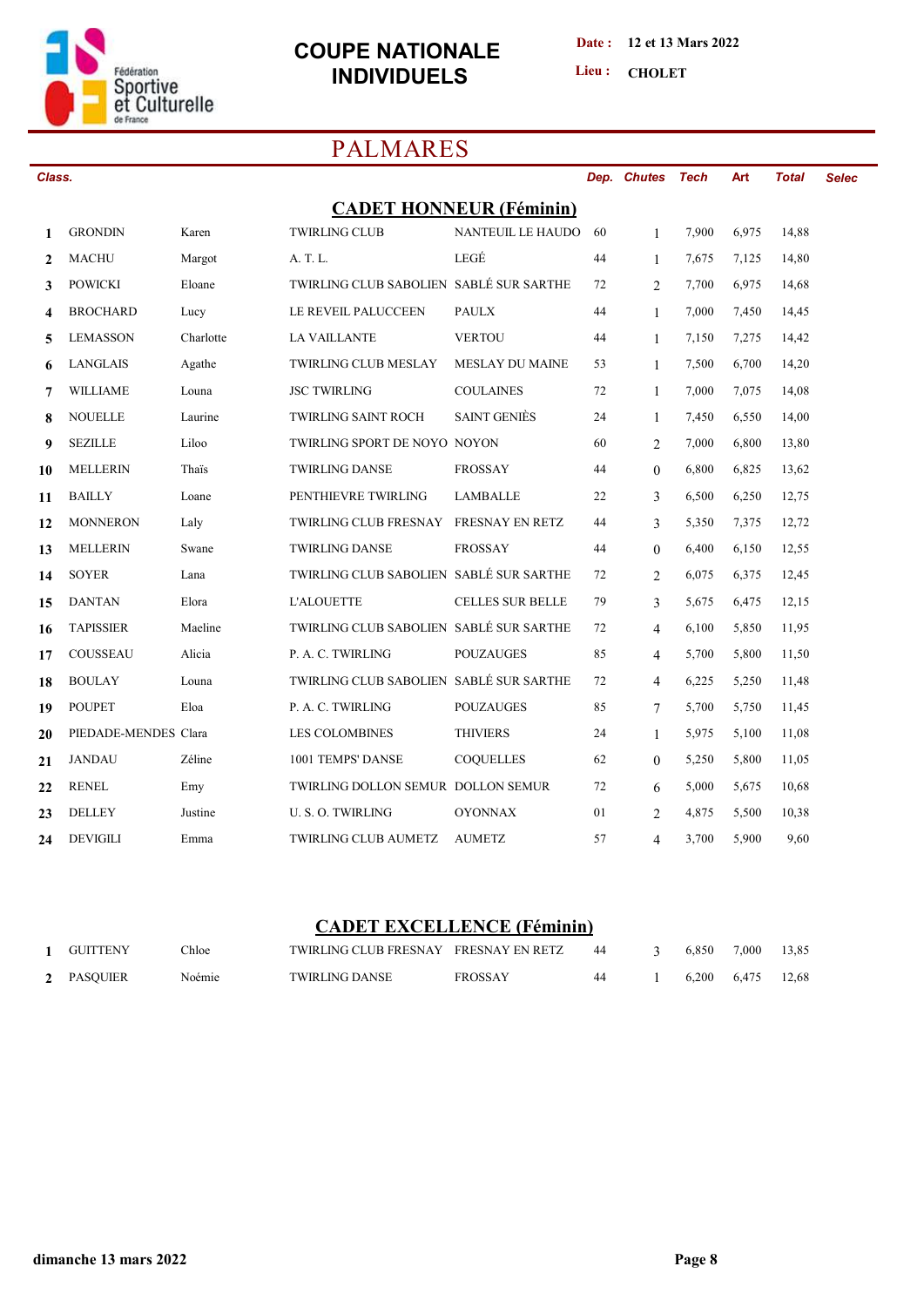

### **COUPE NATIONALE INDIVIDUELS** Lieu: CHOLET

**Date : 12 et 13 Mars 2022**

**Lieu :**

## **PALMARES**

| Class. |                 |         |                                       |                        |    | Dep. Chutes | Tech  | <b>Art</b> | Total | <b>Selec</b> |
|--------|-----------------|---------|---------------------------------------|------------------------|----|-------------|-------|------------|-------|--------------|
|        |                 |         | <b>JUNIOR 1 F PROMOTION (Féminin)</b> |                        |    |             |       |            |       |              |
|        | <b>FAVRIOUX</b> | Emma    | TWIRLING CLUB NIORTAIS NIORT          |                        | 79 |             | 7.950 | 7,300      | 15,25 |              |
|        | <b>BAUDUIN</b>  | Emma    | <b>LES COCCINELLES</b>                | <b>COULOGNE</b>        | 62 |             | 7,750 | 7,100      | 14,85 |              |
|        | LECRECO         | Louane  | BETTON TWIRLING SPORT                 | <b>BETTON</b>          | 35 | 3           | 7,225 | 7,600      | 14,82 |              |
| 4      | <b>FORTUNE</b>  | Merlyne | <b>LES BLEUETS</b>                    | SAINT PIERRE D'EYRA 24 |    |             | 7,500 | 6,625      | 14,12 |              |
|        | <b>BOEUF</b>    | Louise  | TWIRLING CLUB NIORTAIS NIORT          |                        | 79 | 5           | 7,075 | 6,900      | 13,98 |              |
| 6.     | <b>BAUDE</b>    | Marine  | LES COCCINELLES                       | <b>COULOGNE</b>        | 62 | 4           | 7,125 | 6,625      | 13,75 |              |

 **HENRY Clara TWIRLING CLUB NANTEUIL LE HAUDO 60 2 7,350 6,350 13,70 FREUCHET Anaelle TWIRLING ÉLAN DE GORGE GORGES 44 2 6,300 6,975 13,27 TRICOIRE Garance CHOLET TWIRLING CHOLET 49 2 5,800 7,050 12,85 HUSSON Hailey TWIRLING CLUB AUMETZ AUMETZ 57 1 6,850 5,975 12,82 WORMS Fleurine T.C. FAY DE BRETAGNE FAY DE BRETAGNE 44 6 5,775 6,450 12,23 ANDRE Marie TWIRLING CLUB DE TOUL TOUL 54 1 6,775 5,200 11,98 BRIERE Manon TWIRLING CLUB PEILLAC PEILLAC 56 5 5,600 6,050 11,65 LOISY Inès TWIRLING BATON SAINT A SAINT AMOUR 39 3 4,350 5,400 9,75**

#### **JUNIOR 2 F PROMOTION (Féminin)**

|    | <b>BEAULIEU</b>   | Chloé     | SAINT GERMAIN TWIRLING SAINT GERMAIN EN C |                          | - 35 | 1              | 8,050 | 7,800 | 15,85 |
|----|-------------------|-----------|-------------------------------------------|--------------------------|------|----------------|-------|-------|-------|
| 2  | <b>PEAN</b>       | Candice   | <b>TWIRLING CLUB</b>                      | <b>NANTEUIL LE HAUDO</b> | 60   | 1              | 8,475 | 7,325 | 15,80 |
| 3  | <b>MORAND</b>     | Fyona     | PENTHIEVRE TWIRLING                       | <b>LAMBALLE</b>          | 22   | 1              | 8,275 | 6,775 | 15,05 |
| 4  | <b>SEMERIL</b>    | Aélys     | SAINT GERMAIN TWIRLING SAINT GERMAIN EN C |                          | 35   | 4              | 7,250 | 7,575 | 14,82 |
| 5  | <b>LACOSTE</b>    | Lilou     | ESG TWIRLING HAPPY DAY FERRIERES EN GATIN |                          | 45   | $\Omega$       | 7,800 | 6,575 | 14,38 |
| 6  | LE-BIHEN-KERHE    | Valentine | <b>TWIRLNG CLUB POITIERS</b>              | <b>POITIERS</b>          | 86   | $\overline{2}$ | 6,900 | 7,150 | 14,05 |
|    | <b>BURONFOSSE</b> | Manon     | <b>JSC TWIRLING</b>                       | <b>COULAINES</b>         | 72   | $\Omega$       | 7,175 | 6,600 | 13,77 |
| 8  | <b>GRIGNON</b>    | Léonie    | <b>ETOILE DINARDAISE</b>                  | <b>DINARD</b>            | 35   | $\mathbf{0}$   | 7,450 | 5,975 | 13,42 |
| 9  | <b>PUYPE</b>      | Camille   | <b>EVEIL TWIRLING MEZERIA</b>             | MÉZÉRIAT                 | 01   | 2              | 7,350 | 6,050 | 13,40 |
| 10 | <b>VERPOORTE</b>  | Axelle    | <b>LES COCCINELLES</b>                    | <b>COULOGNE</b>          | 62   | $\overline{4}$ | 6,775 | 6,250 | 13,02 |
| 11 | <b>BEILLEVERT</b> | Océane    | <b>TWIRLING BATON</b>                     | GÉTIGNÉ                  | 44   | $\overline{2}$ | 6,375 | 6,550 | 12,92 |
| 12 | <b>SCHATZ</b>     | Morgane   | <b>TWIRLING CLUB ECROUVE</b>              | <b>ECROUVES</b>          | 54   | 1              | 7,200 | 5,600 | 12,80 |
| 13 | <b>BAHUAUD</b>    | Flora     | <b>TWIRLING CLUB FRESNAY</b>              | <b>FRESNAY EN RETZ</b>   | 44   | 1              | 6,300 | 6,475 | 12,77 |
| 14 | <b>BAILLY</b>     | Candice   | PENTHIEVRE TWIRLING                       | <b>LAMBALLE</b>          | 22   | $\overline{4}$ | 6,000 | 6,575 | 12,58 |
| 15 | <b>CLERC</b>      | Glwadys   | <b>TWIRLING DE L'AUXOIS</b>               | <b>SEMUR EN AUXOIS</b>   | 21   | 3              | 5,100 | 4,975 | 10,07 |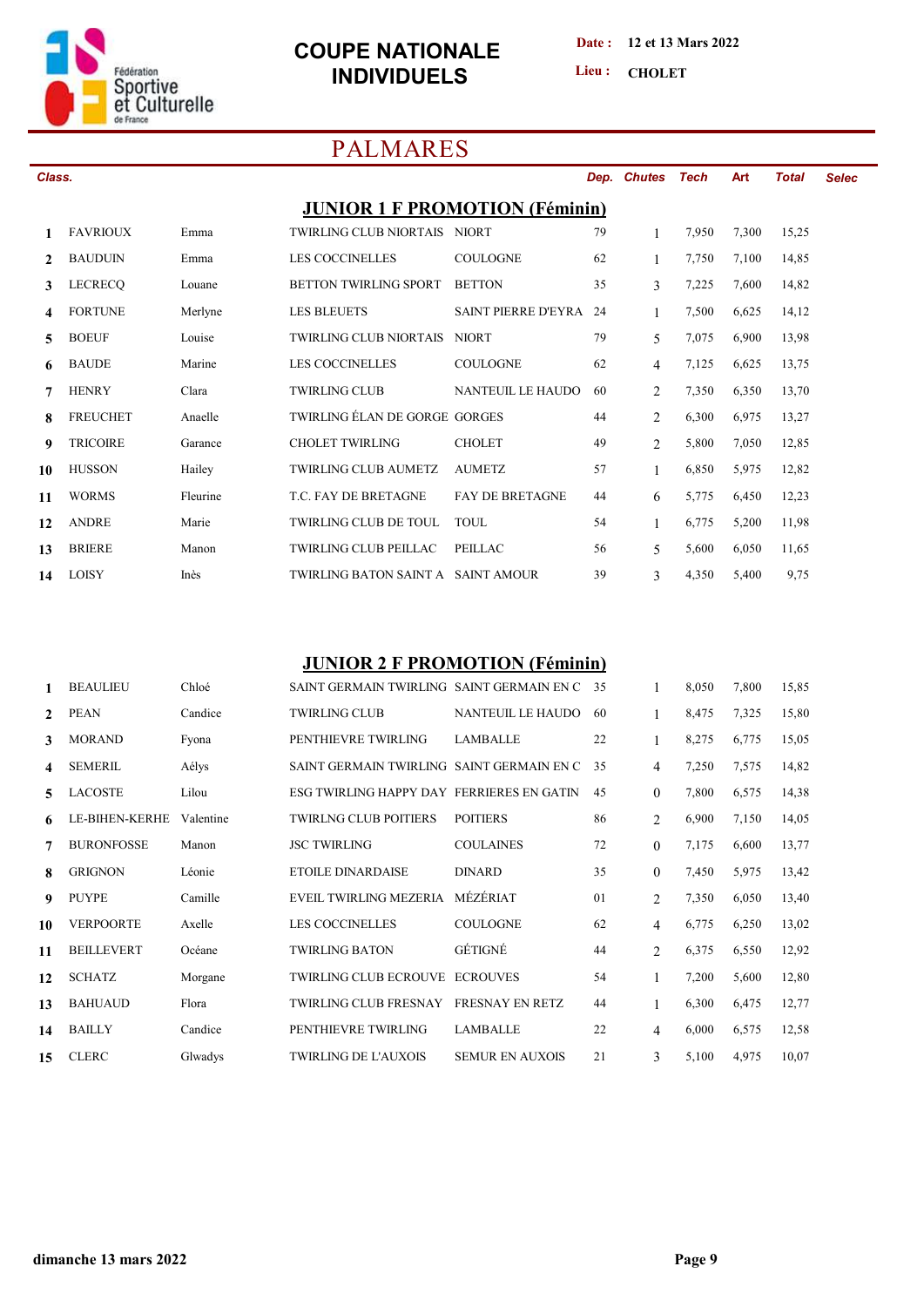

#### Date: 12 et 13 Mars 2022

Lieu: CHOLET

# **PALMARES**

| Class.       |                     |               |                                          |                                   |    | Dep. Chutes    | <b>Tech</b> | Art   | <b>Total</b> | <b>Selec</b> |
|--------------|---------------------|---------------|------------------------------------------|-----------------------------------|----|----------------|-------------|-------|--------------|--------------|
|              |                     |               |                                          | <b>JUNIOR 1 HONNEUR (Féminin)</b> |    |                |             |       |              |              |
| 1            | <b>SOUCHARD</b>     | Anais         | ABEILLE FONTENAISIENNE FONTENAY LE COMT  |                                   | 85 | $\theta$       | 8,400       | 7,625 | 16,02        |              |
| $\mathbf{2}$ | <b>LEFEBVRE</b>     | Léane         | 1001 TEMPS' DANSE                        | <b>COQUELLES</b>                  | 62 | 3              | 7,950       | 7,025 | 14,98        |              |
| 3            | <b>DESTAINVILLE</b> | Lisa          | TWIRLING CLUB LES HAUT CHÂTEAUNEUF SUR S |                                   | 49 | 3              | 7,775       | 6,975 | 14,75        |              |
| 4            | <b>FERTILLET</b>    | Emma          | OCM TWIRLING                             | <b>MONTAUBAN DE BRE</b>           | 35 | $\theta$       | 7,950       | 6,675 | 14,62        |              |
| 5            | <b>DIEUX</b>        | Manon         | TWIRLING SPORT REMYNO REMY               |                                   | 60 | $\theta$       | 7,675       | 6,500 | 14,18        |              |
| 6            | <b>GALLAIS</b>      | Nevaë         | TWIRLING CLUB FRESNAY FRESNAY EN RETZ    |                                   | 44 | 2              | 7,075       | 6,900 | 13,98        |              |
| 7            | <b>DUCROZET</b>     | Flavie        | EVEIL TWIRLING MEZERIA MÉZÉRIAT          |                                   | 01 | 2              | 7,175       | 6,575 | 13,75        |              |
| 8            | <b>CRESSON</b>      | Lindsay       | TWIRLING CLUB ECROUVE ECROUVES           |                                   | 54 | 2              | 7,250       | 6,100 | 13,35        |              |
| 9            | <b>RIGAUDEAU</b>    | Ambre         | P. A. C. TWIRLING                        | <b>POUZAUGES</b>                  | 85 | $\overline{4}$ | 6,925       | 6,400 | 13,32        |              |
| 10           | <b>MONTI</b>        | Théa          | <b>TWIRLING CLUB</b>                     | <b>NANTEUIL LE HAUDO</b>          | 60 | 2              | 6,675       | 6,575 | 13,25        |              |
| 11           | <b>BRAFA</b>        | Jylcia        | LA FRATERNELLE DE VASL VASLES            |                                   | 79 | 3              | 6,250       | 6,675 | 12,92        |              |
| 12           | <b>TURPIN</b>       | Neïssa-Laurie | P. A. C. TWIRLING                        | <b>POUZAUGES</b>                  | 85 | 5              | 6,400       | 6,375 | 12,78        |              |
| 13           | <b>MARTEL</b>       | Lucille       | 1001 TEMPS' DANSE                        | COQUELLES                         | 62 | 3              | 5,800       | 6,900 | 12,70        |              |
| 14           | <b>FORET</b>        | Noemie        | TWIRLING CLUB SABOLIEN SABLÉ SUR SARTHE  |                                   | 72 | $\overline{4}$ | 6,200       | 6,375 | 12,58        |              |
| 15           | <b>DANJOU</b>       | Eliza         | <b>ETOILE DINARDAISE</b>                 | <b>DINARD</b>                     | 35 | 2              | 6,675       | 5,800 | 12,48        |              |
| 15           | <b>MOUSSARD</b>     | Louna         | <b>LA VAILLANTE</b>                      | <b>VERTOU</b>                     | 44 | $\overline{2}$ | 6,250       | 6,225 | 12,48        |              |
| 17           | <b>CHABIRAND</b>    | Shelsie       | ABEILLE FONTENAISIENNE FONTENAY LE COMT  |                                   | 85 | $\overline{4}$ | 6,400       | 6,000 | 12,40        |              |
| 18           | <b>BUORD</b>        | Julie         | TWIRLING SPORT REMYNO REMY               |                                   | 60 | 5              | 6,000       | 6,275 | 12,28        |              |
| 19           | <b>FOUILLET</b>     | Maëlys        | <b>TWIRLING DANSE</b>                    | <b>FROSSAY</b>                    | 44 | 2              | 6,075       | 6,150 | 12,23        |              |
| 20           | <b>PAULFIETTE</b>   | Charlotte     | <b>USCNC TWIRLING</b>                    | <b>NOUSSEVILLER St NA</b>         | 57 | $\mathbf{1}$   | 6,475       | 5,650 | 12,12        |              |
| 21           | <b>DENUT</b>        | Ashley        | 1001 TEMPS' DANSE                        | COQUELLES                         | 62 | 5              | 5,575       | 6,500 | 12,08        |              |
| 22           | <b>JADAUD</b>       | Maëlys        | P. A. C. TWIRLING                        | <b>POUZAUGES</b>                  | 85 | 3              | 5.575       | 6,300 | 11,88        |              |
| 23           | <b>ROUSSEAU</b>     | Clara         | TWIRLING CLUB SABOLIEN SABLÉ SUR SARTHE  |                                   | 72 | 8              | 3,775       | 5,700 | 9,48         |              |

## **JUNIOR HONNEUR (Masculin)**

|               | <b>LORCY</b>     | Nolann | <b>TWIRLING CLUB</b>                    | LE PUISET DORÉ                          | 49 | 4        | 6,600 | 7,100 | 13,70 |
|---------------|------------------|--------|-----------------------------------------|-----------------------------------------|----|----------|-------|-------|-------|
|               |                  |        |                                         |                                         |    |          |       |       |       |
|               |                  |        |                                         |                                         |    |          |       |       |       |
|               |                  |        |                                         |                                         |    |          |       |       |       |
|               |                  |        | <b>JUNIOR 1 F EXCELLENCE (Féminin)</b>  |                                         |    |          |       |       |       |
|               | <b>SEWSURN</b>   | Maeva  | <b>JSC TWIRLING</b>                     | <b>COULAINES</b>                        | 72 | $\theta$ | 7,575 | 7,000 | 14,58 |
| $\mathcal{L}$ | <b>RONCERAY</b>  | Helena | TWIRLING CLUB SABOLIEN SABLÉ SUR SARTHE |                                         | 72 |          | 6,650 | 7,000 | 13,65 |
| 3             | <b>FERNANDEZ</b> | Shana  | <b>TWIRLING DANSE</b>                   | <b>FROSSAY</b>                          | 44 | $\theta$ | 6,575 | 6,725 | 13,30 |
|               |                  |        |                                         | TWIRLING CLUB SABOLIEN SABLÉ SUR SARTHE |    |          |       |       |       |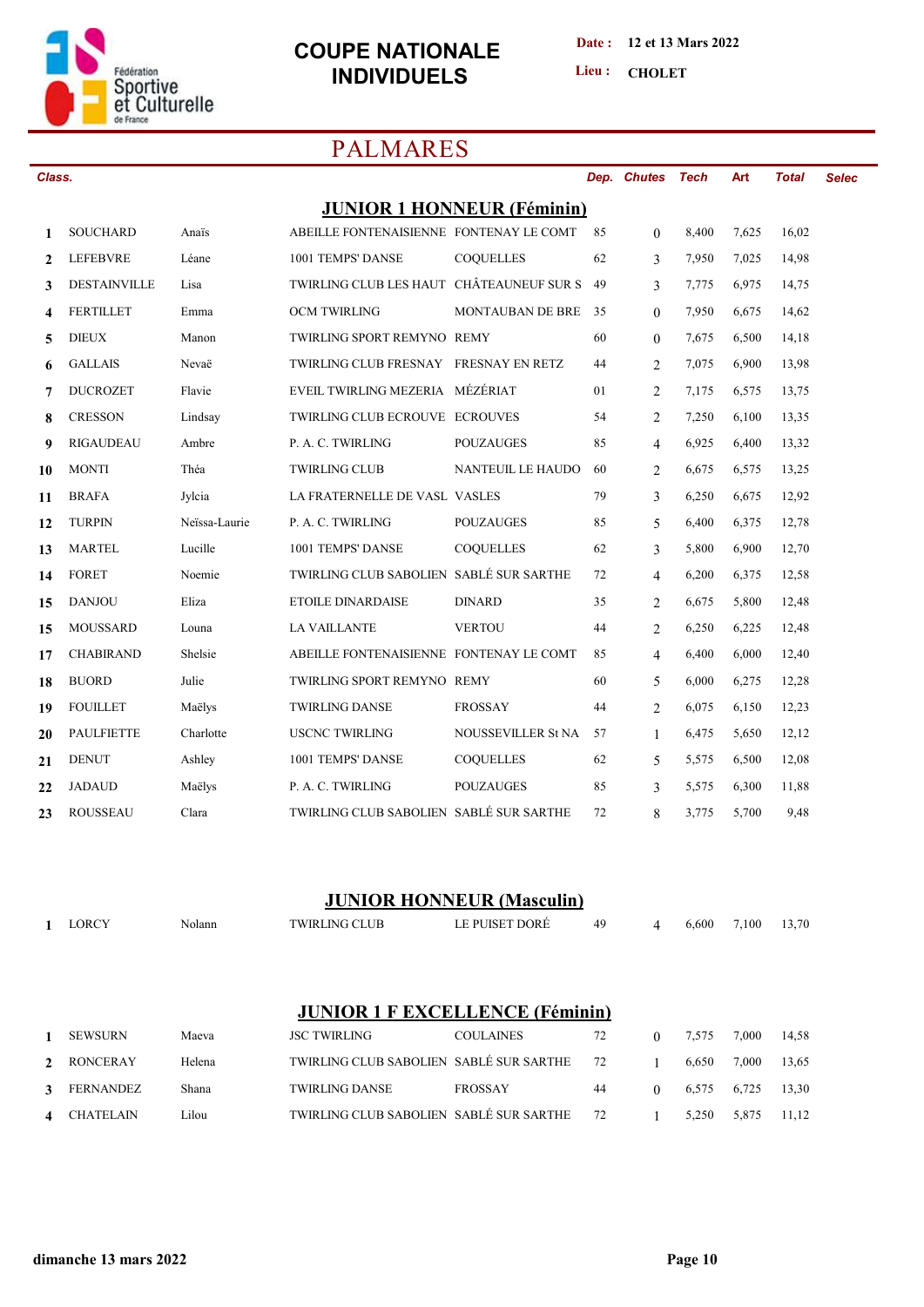

**Date : 12 et 13 Mars 2022**

Lieu : CHOLET

# **PALMARES**

| Class. |                |          |                                        |                      |    | Dep. Chutes Tech |       | <b>Art</b> | <b>Total</b> | Selec |
|--------|----------------|----------|----------------------------------------|----------------------|----|------------------|-------|------------|--------------|-------|
|        |                |          | <b>JUNIOR 2 F EXCELLENCE (Féminin)</b> |                      |    |                  |       |            |              |       |
|        | <b>VITRE</b>   | Audélia  | <b>SEP OUEDILLAC</b>                   | <b>OUEDILLAC</b>     | 35 | 0                | 8.200 | 7.675      | 15,88        |       |
|        | <b>GRANDET</b> | Camille  | TWIRLING CLUB FULGENT                  | <b>SAINT FULGENT</b> | 85 |                  | 7.125 | 7.000      | 14,12        |       |
|        | <b>MEDARD</b>  | Lorene   | <b>TWIRLING SPORT CAGNY</b>            | <b>CAGNY</b>         | 14 | 6                | 5.600 | 5,825      | 11.42        |       |
|        | <b>BECOUET</b> | Clémence | TWIRL SPORTIF MONTLUEL MONTLUEL        |                      | 01 |                  | 4.900 | 5.625      | 10,52        |       |
|        |                |          |                                        |                      |    |                  |       |            |              |       |

#### **JUNIOR EXCELLENCE SUP (Féminin)**

|               | VIOLA            | Lucie    | OCM TWIRLING                  | MONTAUBAN DE BRE 35 |    | 8.250 | 8.075 | 16,32 |
|---------------|------------------|----------|-------------------------------|---------------------|----|-------|-------|-------|
| $\mathcal{L}$ | <b>BIRE</b>      | Ylona    | <b>TWIRLING CLUB NIORTAIS</b> | <b>NIORT</b>        | 79 | 7.500 | 7.275 | 14.78 |
| 3             | <b>FERNANDEZ</b> | Johanna  | U.S.O. TWIRLING               | <b>OYONNAX</b>      | 01 | 5.900 | 6.575 | 12.48 |
| 4             | ANGELI           | Lola     | <b>TWIRLING DANSE</b>         | <b>FROSSAY</b>      | 44 | 5.700 | 6.200 | 11.90 |
| 5.            | <b>GERBOU</b>    | Clémence | LES COLOMBINES                | <b>THIVIERS</b>     | 24 | 5.200 | 6.200 | 11.40 |

#### **JUNIOR EXCELLENCE SUP (Masculin)**

| <b>TIREL</b> | olhan | JNG<br>VIR.<br>OC'<br>vл | <b>TAURAN</b><br><b>MONT</b><br>DE<br><b>BRF</b> | ້.<br>$ -$ | .900 | ر. د | 13,48<br>$\sim$ |
|--------------|-------|--------------------------|--------------------------------------------------|------------|------|------|-----------------|
|              |       |                          |                                                  |            |      |      |                 |

#### **SENIOR PROMOTION (Féminin)**

|                  | NOIRFALISE      | Nell    | TWIRLING CLUB AUMETZ   | <b>AUMETZ</b>          | 57 |   | 7,300 | 7,475 | 14.77 |
|------------------|-----------------|---------|------------------------|------------------------|----|---|-------|-------|-------|
|                  | 2 LUCOT         | Manon   | TWIRLING CLUB DE TOUL  | TOUL.                  | 54 |   | 7.125 | 7.200 | 14.32 |
| $\mathbf{3}$     | FOISSARD        | Rosalie | TWIRLING CLUB U.S. P.  | PUTTELANGE-AUX-LA 57   |    |   | 6.775 | 7.225 | 14.00 |
| $\blacktriangle$ | <b>LECOUFFE</b> | Marie   | LES COCCINELLES        | <b>COULOGNE</b>        | 62 |   | 6.475 | 7.300 | 13.77 |
| 5 <sup>1</sup>   | DELRUE          | Tessy   | <b>LES COCCINELLES</b> | <b>COULOGNE</b>        | 62 |   | 5.900 | 6.675 | 12.58 |
| 6                | VERHILLE        | Maïwen  | TWIRLING DE L'AUXOIS   | <b>SEMUR EN AUXOIS</b> | 21 | 4 | 4.825 | 5,275 | 10.10 |

#### **SENIOR + (Féminin)**

| 1 CRESTIA | Sarah    | LES BLEUETS                          | SAINT PIERRE D'EYRA 24 |     | 8.300 7.675 |                   | 15.98 |
|-----------|----------|--------------------------------------|------------------------|-----|-------------|-------------------|-------|
| 2 HENAULT | Caroline | LES TWIRLERS DE LA GART MONTMORILLON |                        | -86 |             | 7.600 7.575 15.18 |       |
| 3 EYEN    | Elodie   | USCNC TWIRLING                       | NOUSSEVILLER St NA 57  |     | 6.575 6.625 |                   | 13.20 |